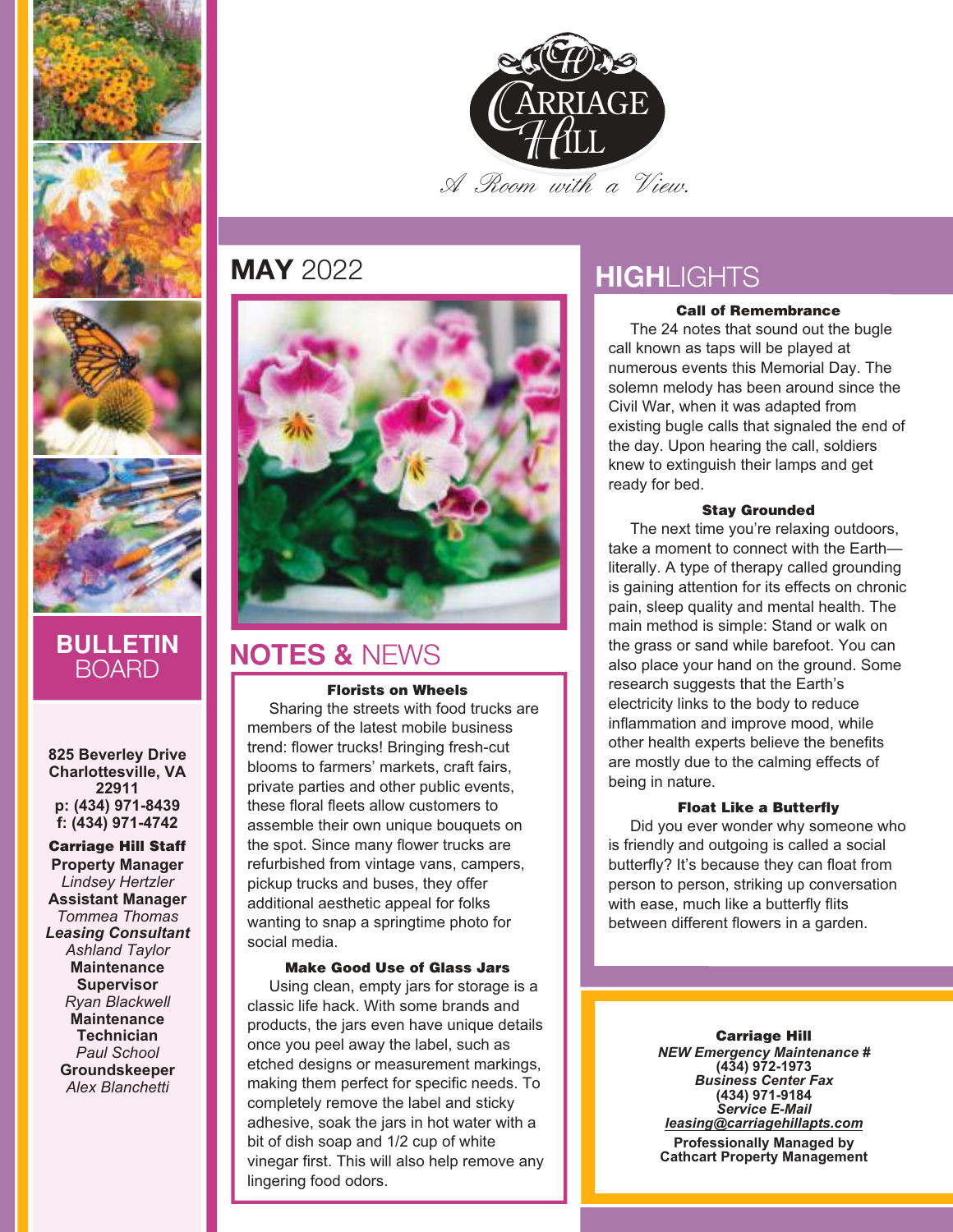

#### Two Wheels Are Better Than One

Learning how to ride a bike is a rite of passage for many youngsters, and the skill is often brought to adulthood, with folks cycling to work, as exercise or just for fun! Do any of these bicycle facts ring a bell?

- The first bicycle was invented in 1817 by a German man named Karl von Drais. Called a velocipede (Latin for "swift foot"), it was propelled by the rider's feet on the ground, much like modern balance bikes used by children.
- **Other inventors tinkered with** the design, adding pedals and brakes. These early models were known as boneshakers because of their bumpy rides!
- Those old-timey bicycles with the oversized front wheel are called penny-farthings, named after two different types of British coins.
- Cycling kicked into gear in the late 1800s with the first safety bicycle, the template for modern bikes. A New York Times article praised the invention, saying "the bicycle promises a splendid extension of personal power and freedom."
- The most famous bike race in the world, the Tour de France, began in 1903, and has been held nearly every year since.
- Tandem bicycles with two seats are fairly common, but some can hold even more riders. A record-breaking bicycle had 35 seats and was over 65 feet long.
- In the Netherlands, there are more bicycles than people! About a quarter of the Dutch population rides a bike every day.
- The average speed on a bike is around 15 mph. American cyclist Denise Mueller-Korenek holds the fastest bike speed record at 183.9 mph.





#### Sweet and Simple Mother's Day Greetings A handmade card will warm the

hearts of moms, grandmas and other important ladies in your life. Say something special with one of these fun ideas:

For the tea-riffic mom. Pour out your heart in this tea-themed card. Cut one of the corner cups out of a cardboard egg carton, then cut the cup in half so it can be glued flat against a blank card. Color the cardboard cup with watercolor paints or markers. Attach a pipe cleaner handle and glue the teacup to the card. Then stick a teabag of Mom's favorite blend inside the cup.

*Let your love grow*. Out of brown paper, cut out a simple flowerpot shape, then cut another to match. Glue one flowerpot on a blank card and write your message on it. Then place the other pot on top, only gluing at the top so you can lift the first layer to read the message. Add paper or fabric flowers coming out of the pot.

*Pocket-sized greeting*. Holding a blank card vertically, cut off the top two corners at a curve, so the resulting card shape resembles an apron. Cut a paper doily in half and glue it to the apron, round side down. Then attach a square of decorative paper on top of the doily, gluing around the sides and bottom edge only. Slide a gift card or small treat inside the apron pocket. Complete the look with a loop of ribbon at the top of the apron.

#### Seeds You Can Eat

Tiny but mighty, seeds are nutritional superheroes, containing all the vitamins and minerals needed to grow a healthy plant. That's why they're so good for people, too. Harvest the benefits by digging into these popular picks:

*Sunfl ower seeds*. This crunchy ballpark snack is a rich source of vitamin E, a skin-nourishing ingredient. The seeds' high levels of zinc and selenium support the immune system, reduce inflammation and protect brain cells.

*Flaxseeds*. Also known as linseeds, these small brown seeds have loads of omega-3 fatty acids and can help lower cholesterol and blood pressure. Add a scoop of ground flaxseeds to yogurt or cereal, stir them into pasta sauce or a sandwich condiment, or use them to bulk up burgers, meatballs and meatloaf.

*Chia seeds*. Packed with fiber.

these tiny black seeds will plump up when added to liquid, giving them a unique texture. Adding chia seeds to water with lemon is a trendy way to boost digestive health and reduce blood sugar. They also go great in yogurt, smoothies, overnight oats and salad dressings.

*Pumpkin seeds*. A popular fall snack, there's good reason to eat pumpkin seeds all year round. Also called pepitas, they're very high in protein and are one of the best dietary sources of magnesium, an important nutrient for muscle and bone health.

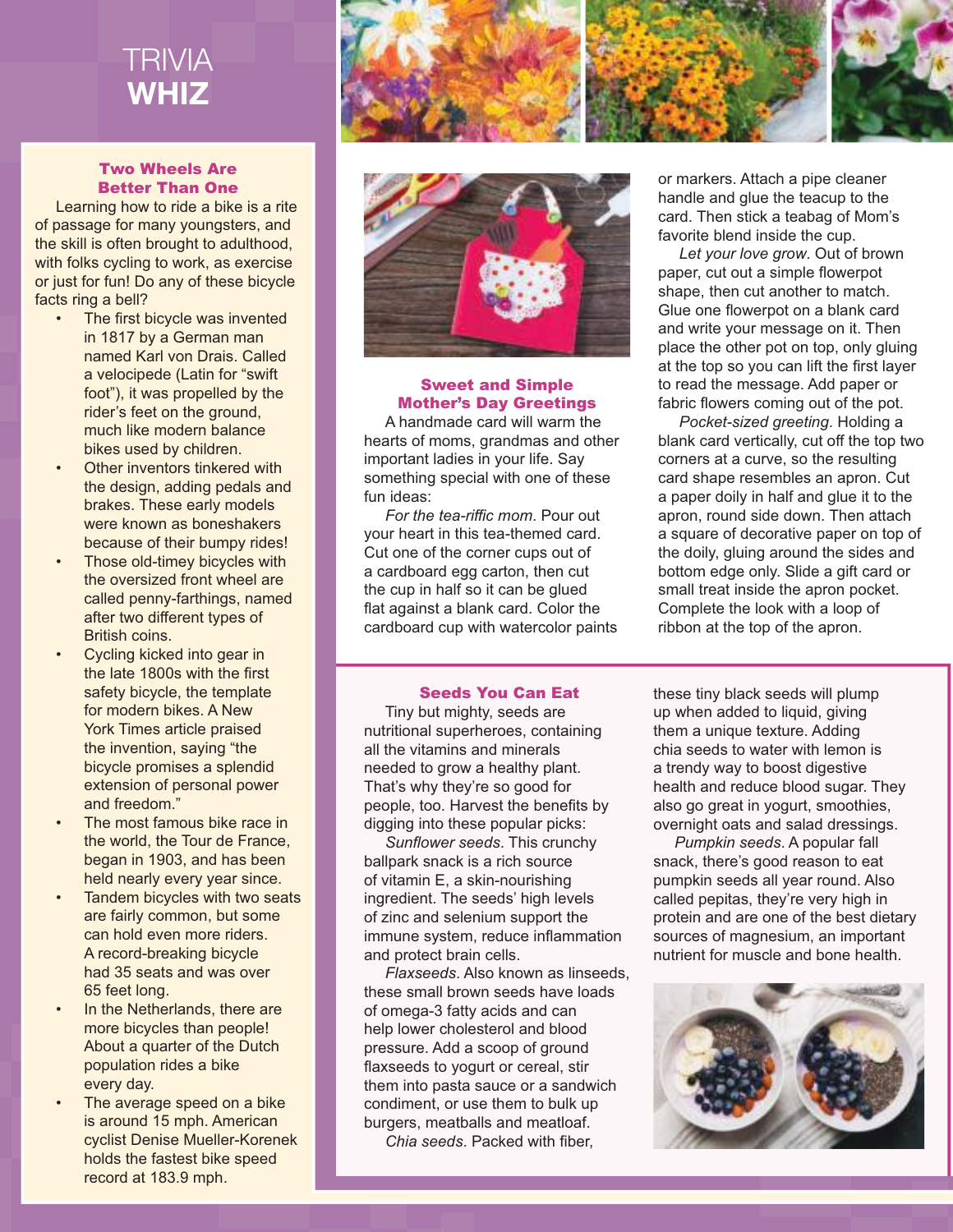



#### Why Museums Are Great Places To Go

Art, history, science or something else—whatever your passion, there's likely a museum dedicated to it. With many places offering virtual tours or free admission days, experiencing the benefits of a museum visit has never been easier.

No matter what kind of museum you visit, you'll learn something new before you leave. Knowledge and appreciation of any subject expands your horizons as a person, helping you relate to others better and have interesting things to bring up in conversation.

Exploring an exhibit with others is a fun social activity, and many museums offer interactive displays and photo ops. Museums are great places to meet new people, too, whether at a special event or simply by chatting with a stranger as you look at the same artwork or artifact.

You'll also find opportunities for peaceful solitude. Galleries provide a quiet space to walk around while admiring beautiful works of art. Botanical gardens and other attractions dedicated to nature are ideal places for introspection and inspiration.

At the end of your visit, be sure to stop at the gift shop, even if you're exploring online. Museums are often sources of unique items, from clothing and accessories to home goods and books. You can also gift someone admission to a museum or special exhibit you think they'd like.



### Turkey and Bean Tostadas

#### **Ingredients:**

- 2 medium tomatoes, chopped
- 1 medium avocado, diced
- 1 cup corn kernels
- 1 to 2 fresh jalapenos, chopped
- 2 tablespoons chopped red onion
- 2 tablespoons lime juice
- Cooking spray
- 5 corn tortillas (6 inches each)
- 8 ounces ground turkey
- 2 teaspoons chili powder
- 1 teaspoon ground cumin
- 1 can (15.5 ounces) black beans, rinsed and drained
- 2 tablespoons water

#### **Directions:**

Make salsa by stirring together first six ingredients in a small bowl. Set aside.

Preheat oven to 400° F. Spray baking sheet with cooking spray. Place tortillas on baking sheet and apply cooking spray. Use a fork to pierce several holes in each tortilla. Bake 5 minutes or until tortillas are golden brown.

Place turkey in a skillet and season with chili powder and cumin. Cook over medium-high heat, breaking meat apart with a spatula, for 5 to 7 minutes or until turkey is no longer pink.

Add beans and water to skillet. Cook 5 minutes until beans are heated through. Coarsely mash beans with a fork. Remove from heat.

Spread turkey and bean mixture over each tortilla and top with corn and avocado salsa.

*More recipes at* Heart.org.



# WIT & WISDOM

"My future starts when I wake up in the morning and see the light." *—Miles Davis*

"Happy is the person who knows what to remember of the past, what to enjoy in the present, and what to plan for in the future." *—Arnold H. Glasow*

"Sometimes we have to soak ourselves in the tears and fears of the past to water our future gardens." *—Suzy Kassem*

"The purpose of thinking about the future is not to predict it, but to raise people's hopes." *—Freeman Dyson*

"Every day we write the future. Together we sign it, together we declare it, we share it, for this truth marches on inside each of us." *—Amanda Gorman*

"It would be wonderful to think that the future is unknown and sort of surprising." *—Alan Rickman*

"Happy accidents are real gifts, and they can open the door to a future that didn't even exist." *—David Lynch*

"Champions don't think twice about their future. They know it's going to come anyhow, and so they prepare for it." *—Alpha A. Timbo*

"The future doesn't just happen. We are building it, and we are building it all the time." *—Hannah Fry*